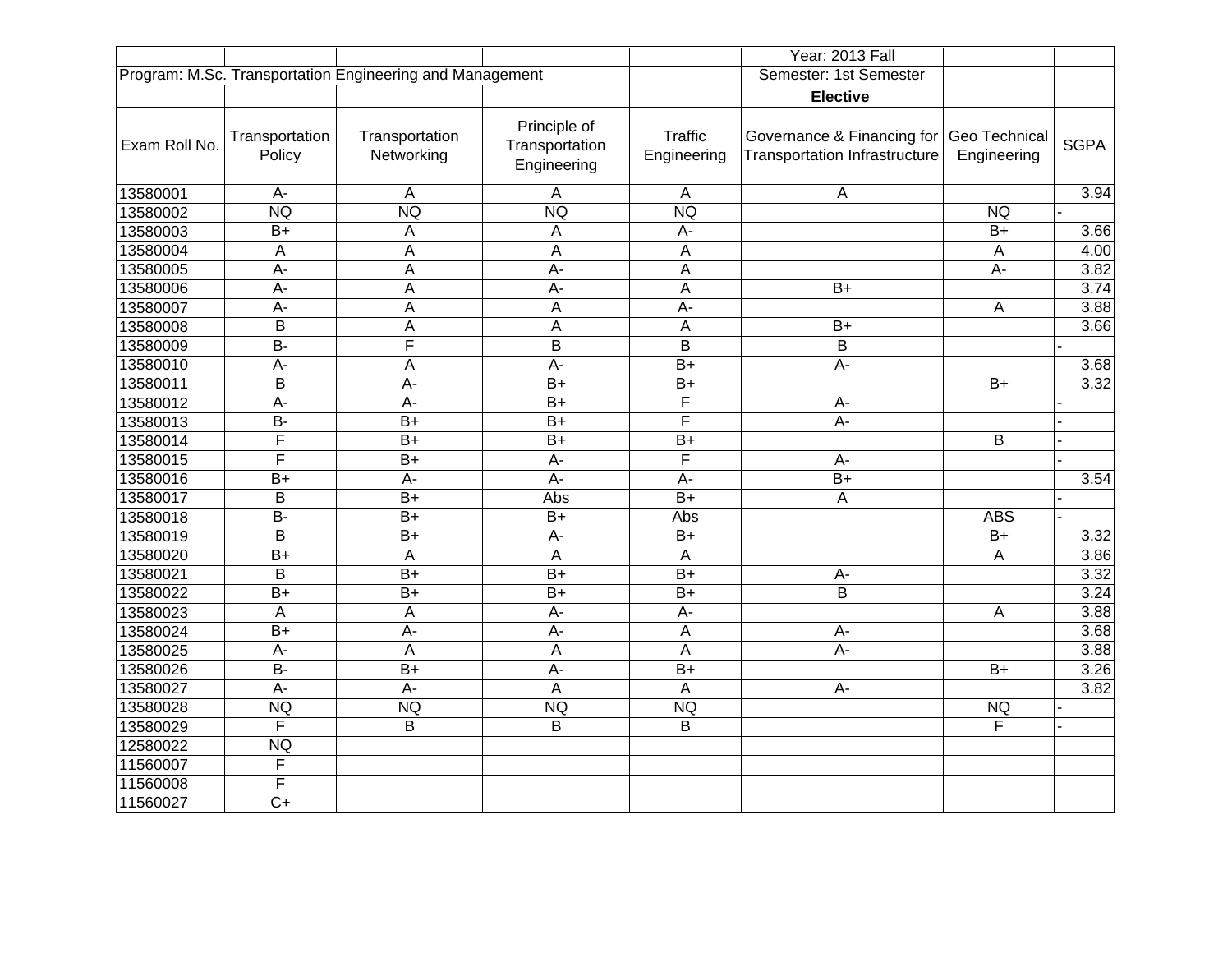|                                                                           |                                                |                     |                     |                                  | Year: 2013 Fall          |                                                               |                   |
|---------------------------------------------------------------------------|------------------------------------------------|---------------------|---------------------|----------------------------------|--------------------------|---------------------------------------------------------------|-------------------|
| Program: M.Sc. Transportation Engineering and Management<br>Semester: 3rd |                                                |                     |                     |                                  |                          |                                                               |                   |
|                                                                           |                                                |                     |                     | Elective                         |                          |                                                               |                   |
| Exam Roll<br>No.                                                          | Organizational<br><b>Behaviours</b><br>and HRM | Research<br>Methods | Transport<br>Safety | Pavement<br>Management<br>System | Public<br>Transportation | Simulation<br>Applications in<br><b>Transport Engineering</b> | <b>SGPA</b>       |
| 12580001                                                                  | <b>B-</b>                                      | B                   | B                   |                                  | A-                       | $\overline{A}$                                                | $\overline{3.28}$ |
| 12580002                                                                  | F                                              | $B -$               | F                   |                                  | A-                       | $A -$                                                         |                   |
| 12580003                                                                  | A-                                             | $A -$               | $B+$                |                                  | $\overline{A}$           | $\overline{A}$                                                | 3.74              |
| 12580004                                                                  | $\overline{B}$                                 | B                   | $B+$                |                                  | $B+$                     | A                                                             | 3.32              |
| 12580005                                                                  | $B+$                                           | $B+$                | $B+$                |                                  | A-                       | $\mathsf{A}$                                                  | 3.52              |
| 12580006                                                                  | B                                              | F                   | B                   |                                  | A-                       | A                                                             |                   |
| 12580007                                                                  | A-                                             | B                   | $A -$               | A-                               | $B+$                     |                                                               | 3.48              |
| 12580008                                                                  | $\overline{F}$                                 | F                   | F                   | B                                | $B+$                     |                                                               |                   |
| 12580009                                                                  | A-                                             | B                   | A-                  | $B+$                             | A                        |                                                               | $\overline{3.54}$ |
| 12580010                                                                  | $B+$                                           | $B+$                | $A -$               | $B+$                             | A-                       |                                                               | 3.46              |
| 12580011                                                                  | $\overline{B}$                                 | A                   | $A -$               | $\mathsf A$                      | A-                       |                                                               | 3.68              |
| 12580012                                                                  | $\overline{\mathsf{F}}$                        | $\overline{B}$      | $\overline{C+}$     |                                  | $B+$                     | $A -$                                                         |                   |
| 12580013                                                                  | B                                              | $A -$               | B                   |                                  | A-                       | $A -$                                                         | 3.42              |
| 12580014                                                                  | $B+$                                           | $B+$                | $A -$               |                                  | A                        | $\mathsf{A}$                                                  | $\overline{3.66}$ |
| 12580015                                                                  | $B+$                                           | B                   | $B+$                | A-                               |                          | A                                                             | 3.46              |
| 12580016                                                                  | $\boldsymbol{\mathsf{A}}$                      | $\overline{A}$      | A                   | $\boldsymbol{\mathsf{A}}$        | $\mathsf A$              |                                                               | 4.00              |
| 12580017                                                                  | $B+$                                           | $B+$                | $B+$                | $B+$                             | A-                       |                                                               | 3.38              |
| 12580018                                                                  | A-                                             | A                   | $A -$               | А-                               | $\overline{A}$           |                                                               | 3.82              |
| 12580019                                                                  | $B+$                                           | $B+$                | $\overline{A}$      | A-                               | $\overline{A}$           |                                                               | 3.66              |
| 12580020                                                                  | A-                                             | $B+$                | $A -$               | $B+$                             | $A -$                    |                                                               | 3.54              |
| 12580021                                                                  | $B+$                                           | $C+$                | <b>B-</b>           |                                  | A                        | $A -$                                                         | 3.20              |
| 12580022                                                                  | <b>NQ</b>                                      | <b>NQ</b>           | <b>NQ</b>           | <b>NQ</b>                        | <b>NQ</b>                |                                                               |                   |
| 12580023                                                                  | B                                              | F                   | <b>B-</b>           | $B+$                             |                          | A                                                             |                   |
| 12580024                                                                  | $B+$                                           | $B+$                | $A -$               |                                  | $\mathsf A$              | $\mathsf A$                                                   | 3.66              |
| 12580025                                                                  | $\mathsf{A}$                                   | A-                  | $\overline{A}$      |                                  | $\overline{A}$           | A                                                             | 3.94              |
| 12580026                                                                  | A-                                             | $A -$               | A-                  | А-                               | $\overline{A}$           |                                                               | 3.76              |
| 12580027                                                                  | $A -$                                          | $B+$                | $B+$                |                                  | A-                       | A                                                             | 3.60              |
| 12580028                                                                  | $B+$                                           | F                   | B                   | $B+$                             | $A -$                    |                                                               |                   |
| 12580030                                                                  | $\boldsymbol{\mathsf{A}}$                      | A-                  | $A -$               | $B+$                             | A                        |                                                               | 3.74              |
| 12580029                                                                  | $\boldsymbol{\mathsf{A}}$                      | A                   | $\overline{A}$      | A-                               |                          | A                                                             | 3.88              |
| 11560027                                                                  |                                                | F                   |                     |                                  |                          |                                                               |                   |
| 11560012                                                                  | B                                              |                     |                     |                                  |                          |                                                               |                   |
| 11560023                                                                  | Abs                                            |                     |                     |                                  | 14                       |                                                               |                   |